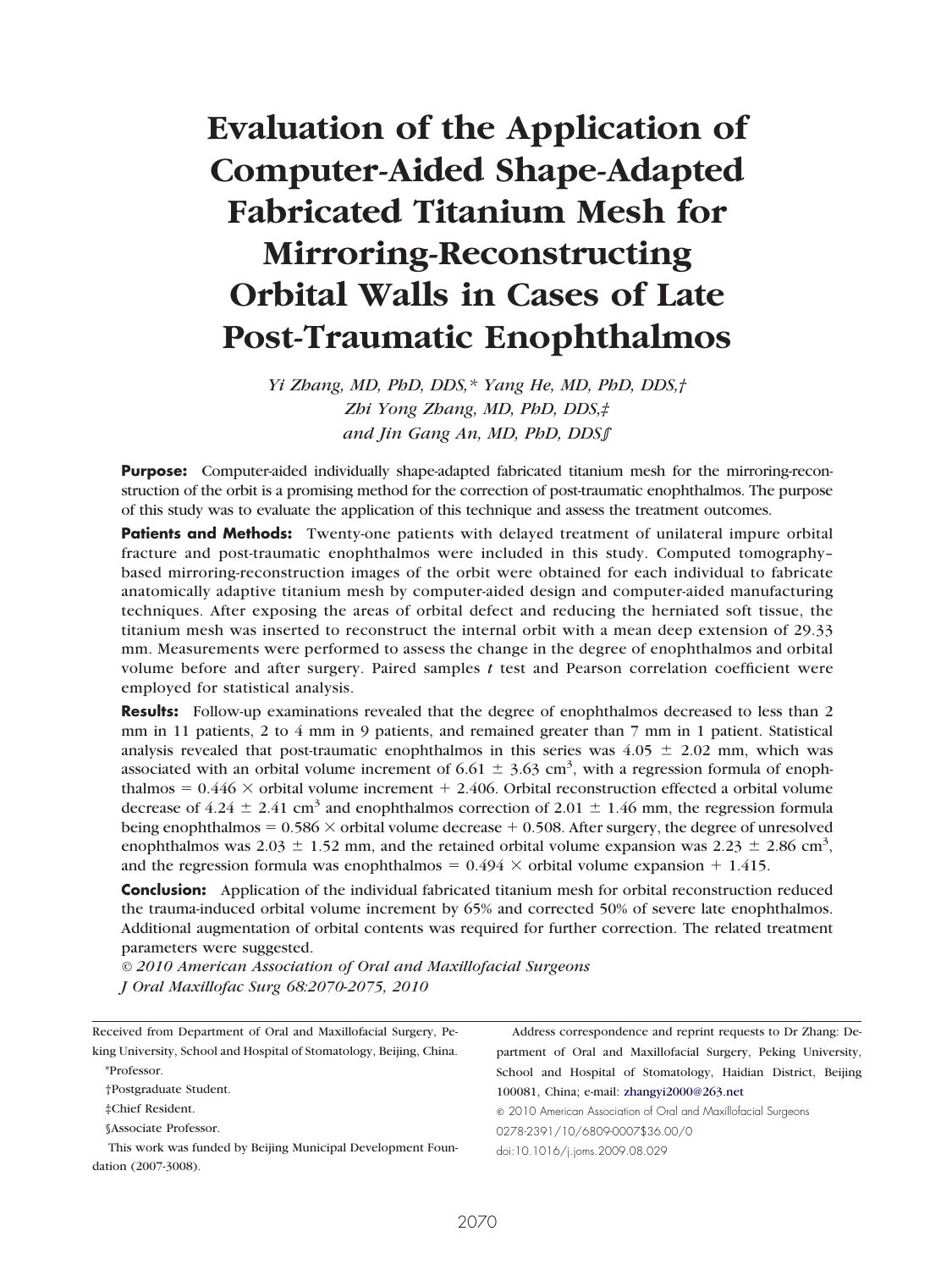Impure orbital fractures are defined as those simultaneously involving the orbital rim and walls and are reported to account for 76% of all orbital fractures.<sup>[1](#page-5-0)</sup> Because these injuries are often accompanied by lifethreatening brain or body injuries that require immediate management, the treatment of impure orbital fracture is delayed, resulting in post-traumatic enophthalmos with or without diplopia. The volume discrepancy between the orbital cavity and orbital contents has been documented in the literature as the physical mechanism underlying the pathogenesis of post-traumatic enophthalmos. $2-5$  The outcome of late correction of post-traumatic enophthalmos by the insertion of the sliced bone chips or alloplastic implants into the orbit to reduce the volume of the expanded orbital cavity cannot be usually predicted or may be unfavorable. In recent years, surgeons have been using the individually performed titanium mesh for mirroring-reconstruction for unilateral orbital fracture. This advanced technique showed great promise because it afforded a high accuracy of reconstruction with an error of 1 mm and improved treatment outcomes.[6,7](#page-5-0) The purpose of this study was to evaluate the application of this technique for the correction of severe post-traumatic enophthalmos.

# **Patients and Methods**

### PATIENTS

After obtaining informed consent, 21 consecutive patients who were treated at the Department of Oral and Maxillofacial Surgery, Beijing University School and Hospital of Stomatology from September 2004 to April 2008 were included. Patients included 12 men and 9 women, ranging in age from 20 to 54 years, with a mean age of 35 years. All patients had sustained unilateral impure orbital fractures. In all cases, the original treatment was delayed because of the presence of concomitant injuries or delayed transfer to Beijing University. The interval between injury and surgery was 111 days on average, being 4 weeks in 5 cases, 4 to 12 weeks in 8 cases, and longer than 12 weeks in 8 cases. Complications of enophthalmos with or without diplopia and cosmetic disfigurement became the indications for secondary orbital surgery.

In most included cases, injuries were the result of car accidents ( $n = 13, 51.91\%$ ); in others, the causes were industrial accidents ( $n = 4$ , 19.01%), aggressive assaults (n = 2, 9.52%), explosions (n = 1, 4.76%), and height falls  $(n = 1, 4.76%)$ . Combined orbital floor and medial wall fracture was the most common type of injury ( $n = 15, 71.43\%$ ), whereas the incidences of sole orbital floor and medial wall involvement were the same  $(n = 3, 14.29\%$  for each).

#### SURGICAL PROCEDURES

Spiral computed tomographic datasets with a 0.625-mm slice thickness were obtained before and 14 days after the operation. Serial computed tomographic images in multiple planes were obtained and analyzed to demarcate the defective orbital area. A 3-dimensional image of the orbit was rebuilt on a computer by mirroring the individually defined 3-dimensional segment from the unaffected side onto the affected side. The resulting subvolume file was transferred to computer-aided design and computer-aided manufacturing machines to produce an orbital resin model. On this resin model, an anatomical shape-adapted titanium mesh for orbital reconstruction and a guiding template for orbital rim realignment were fabricated. The basic experimental procedures were similar to those described by Metzger et al. $7$ 

A subciliary approach was used to expose the orbital rim and orbital floor. The coronal approach was used to expose the medial orbital wall and zygomatic complex. With a guiding template, the orbital rim and the zygomatic complex were first reduced and fixed using a 2.0-mm plate. Subperiosteal dissection was performed within the orbit, the herniated orbital soft tissue carefully reduced, and the entire wall defect widely exposed backward up to the posterior border of defect. The intraoperative insertion and positioning of the fabricated titanium mesh were performed with reference to the landmarks of the resin model. The implant extension in depth was 25.9 to 36.3 mm, with a mean of 29.33 mm.

## MEASUREMENT AND STATISTICAL ANALYSIS

Quantitative analysis of orbital changes revealed the enophthalmos degree and the entire orbital volume of the affected side before and after operation, in addition to the eyeball proptosis degree and the entire orbital volume of the unaffected side. Computed tomographically based measurements were made with computer-assisted measuring and calculating tools. The methods used were as illustrated in [Figures 1](#page-2-0) and [2.](#page-2-0)

Paired samples *t* test was used to determine the difference in the degree of enophthalmos and orbital volume between the affected and unaffected sides and between the pre- and postoperative values of these parameters. Correlations between the degree of enophthalmos and values of the orbital volumetric extent, respectively, before and after operation were assessed using the Pearson correlation coefficient (the correlation was considered significant at 0.05). Data were processed using SPSS 1.30 (SPSS, Inc, Chicago, IL).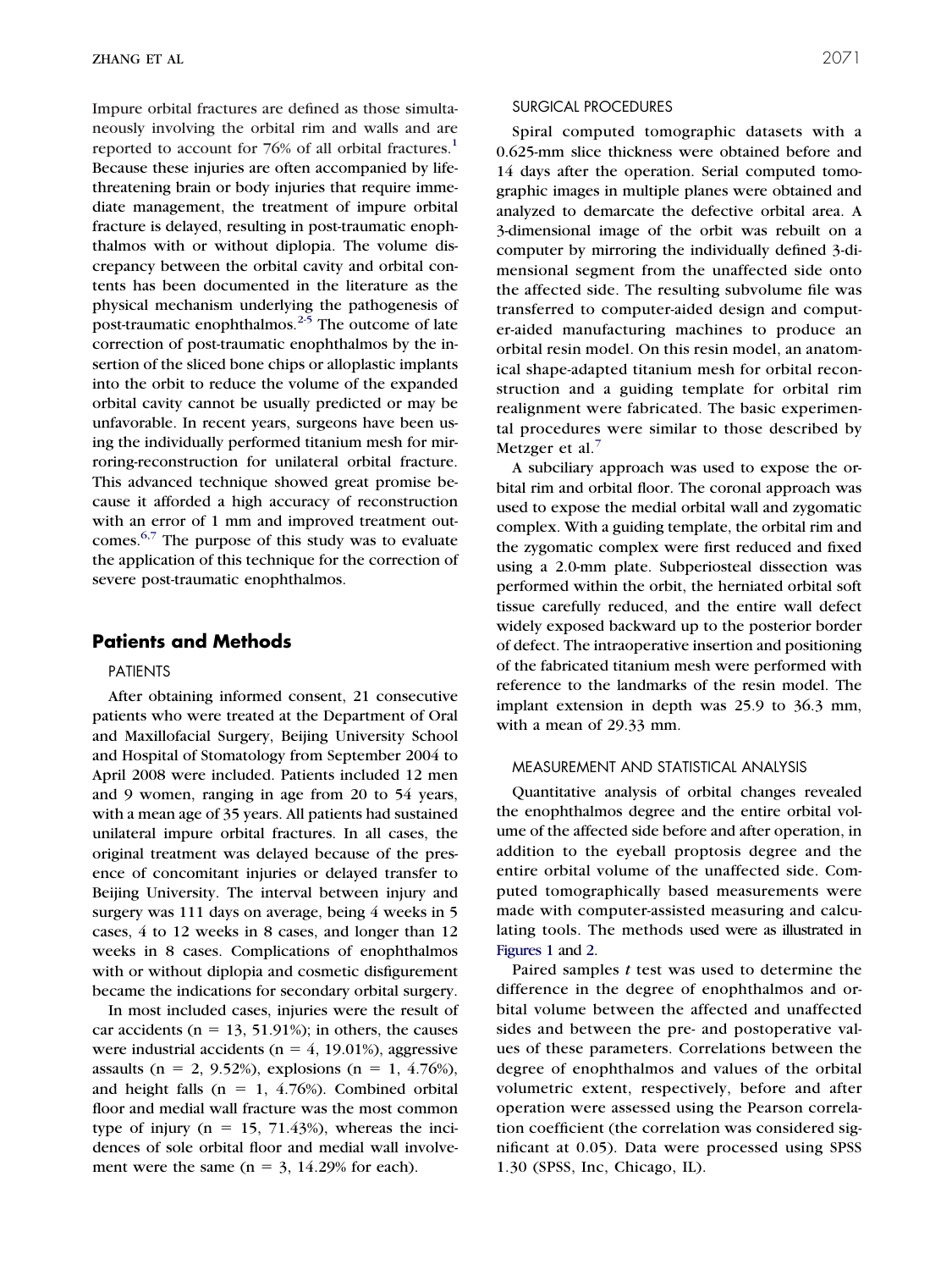<span id="page-2-0"></span>

**FIGURE 1.** Illustration of enophthalmos measurement. A computed tomographic axial slice with the largest diameter of the eye globe was obtained. On it, a baseline was demarcated from the anterior point of the lateral orbital rim of the unaffected side inward perpendicular to the midline of the skeleton. The linear distance from the most projecting point on the corneal surface to the baseline was defined as the degree of eyeball proptosis on the measured side. The difference in values of the 2 sides was regarded as enophthalmos of the affected orbit.

*Zhang et al. Shape-Adapted Fabricated Titanium Mesh. J Oral Maxillofac Surg 2010.*

## **Results**

The follow-up period was 3 to 6 months. Acceptable results were achieved in 11 patients (52.38%), with a decrease in the degree of enophthalmos to less than 2 mm. In 9 patients (42.86%), moderate improvement was achieved, with the degree of unresolved enophthalmos ranging from 2 to 4 mm. Only 1 patient (4.76%) had no significant improvement, and the degree of enophthalmos retained was 7 mm.

Preoperatively, mean degrees of eyeball proptosis were  $15.89 \pm 2.36$  mm in the unaffected orbits and  $11.83 \pm 2.67$  mm in the affected orbits. The difference between the 2 sides was  $4.05 \pm 2.02$  mm ( $t =$ 9.179,  $P = 0.000$ , which could be regarded as the degree of preoperative pathologic enophthalmos of the fractured orbits. Postoperatively, the mean degree of proptosis of the eyeballs of the fractured sides increased to 13.85  $\pm$  2.64 mm, which was 2.01  $\pm$ 1.46 mm higher than the corresponding preoperative value. The statistical difference  $(t = 6.306, P = .000)$ indicated a significant improvement in the degree of enophthalmos. However, it was still  $2.03 \pm 1.52$  mm less than the degree of the proptosis of the eyeballs of the contralateral orbits. A statistically significant difference  $(t = 6.306, P = .000)$  implied unresolved enophthalmos.

Preoperatively, mean orbital volumes were 24.86  $\pm$ 3.05 cm<sup>3</sup> in the unaffected orbits and  $31.47 \pm 4.30$  $cm<sup>3</sup>$  in the affected orbits. The difference between the 2 sides was  $6.61 \pm 3.63$  cm<sup>3</sup> ( $t = 8.349, P = .000$ ), which represented the virtual volume increment of the fractured orbits. After surgery, the mean orbital

volume of the fractured sides decreased to 27.23  $\pm$ 3.29 cm<sup>3</sup>, which was  $4.24 \pm 2.41$  cm<sup>3</sup> less than the preoperative value; there was a significant difference in the pre- and postoperative values  $(t = 8.047, P =$ .000). However, the difference between these values was still 2.23  $\pm$  2.86 cm<sup>3</sup> larger than that of the contralateral sides, in which case the difference was statistically significant ( $t = 3.801$ ,  $P = .001$ ).

The difference in the degree of enophthalmos and the orbital volume between 2 sides and the difference in the pre- and postoperative values of these parameters on the affected sides are listed in [Table 1.](#page-3-0) Correlation analysis revealed that the preoperative degree of enophthalmos and the orbital volume increment correlated significantly ( $\gamma = 0.446$ ,  $P = .042$ ), with the regression formula being enophthalmos =  $0.446 \times$ orbital volume increment  $\pm$  2.406 [\(Fig 3\)](#page-3-0). After orbital reconstruction, the resolved degree of enophthalmos and the decrease in orbital volume also correlated significantly ( $\gamma = 0.586$ ,  $P = .005$ ), with the





**FIGURE 2.** Illustration of orbital volume calculation. *A*, Serial axial computed tomographic slices 0.625-mm thick were used to outline the bony orbital border between the optical nerve foramen and the connecting line of the zygomaticofrontal suture to the nasomaxillary suture. *B*, Calculations were made by the computer, and the value of the orbital volume was determined.

*Zhang et al. Shape-Adapted Fabricated Titanium Mesh. J Oral Maxillofac Surg 2010.*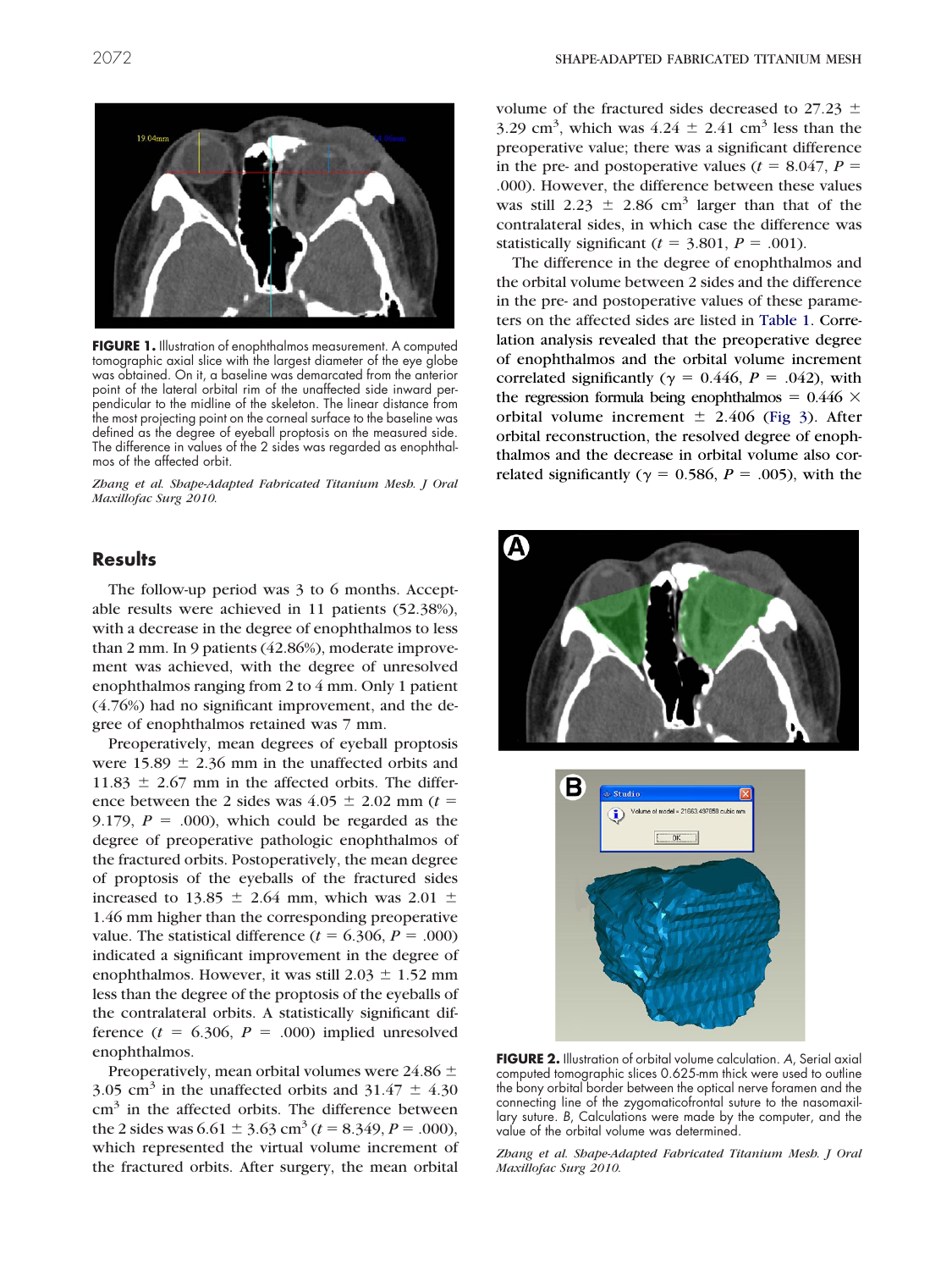| <b>SIDES AND BETWEEN BEFORE AND</b><br><b>AFTER OPERATION</b> |                            |                                        |
|---------------------------------------------------------------|----------------------------|----------------------------------------|
|                                                               | Difference in<br>$En$ (mm) | Difference in<br>OV (cm <sup>3</sup> ) |
| Between 2 sides                                               |                            |                                        |
| before operation                                              | $4.05 \pm 2.02$            | $6.61 \pm 3.63$                        |
| Between 2 sides                                               |                            |                                        |
| after operation                                               | $2.03 \pm 1.52$            | $2.23 \pm 2.86$                        |
| Affected orbit before                                         |                            |                                        |
| to after operation                                            | $2.01 \pm 1.46$            | $4.24 \pm 2.41$                        |
|                                                               |                            |                                        |

<span id="page-3-0"></span>**Table 1. DIFFERENCES IN En AND OV BETWEEN 2**

Abbreviations: En, enophthalmos; OV, orbital volume.

*Zhang et al. Shape-Adapted Fabricated Titanium Mesh. J Oral Maxillofac Surg 2010.*

regression formula of enophthalmos =  $0.586 \times$  decrease in orbital volume  $\pm$  0.508 (Fig 4). A significant correlation was also observed between the unresolved degree of enophthalmos after surgery and the retained orbital volume expansion ( $\gamma = 0.494$ , *P* = .023), its regression formula being enophthalmos  $=$  $0.494 \times$  orbital volume expansion  $\pm$  1.415 (Fig 5).

# **Discussion**

Patients with pure orbital fractures are mostly admitted to the department of ophthalmology for treatment and those with impure orbital fractures to the department of maxillofacial surgery, because the orbital involvement is considered a concomitant of zygomatic, maxillary, and naso-orbit-ethmoid fractures. Impure orbital fracture is characterized by the interruption of orbital rim continuity, large orbital wall defects with multiple-wall involvement, and deep defect extension, which can result in cosmetic disfigurement of the face and enophthalmos with or with-



**FIGURE 3.** Regression line of the relation between enophthalmos and orbital volume increment before surgery.





**FIGURE 4.** Regression line of the relation between orbital volume decrease produced by orbital reconstruction and subsequent improvement of enophthalmos.

out diplopia, restricted globe movement, and visual impairment. A surgical protocol for the treatment of impure orbital fractures has been well described pre-viously in a few reports.<sup>[8-12](#page-5-0)</sup> The descriptions included details regarding the accurate realignment of the displaced orbital rim after restoration of the surrounding bone structures, complete reduction of the herniated orbital soft tissues, anatomic reconstruction of the demolished orbit walls, augmentation of the orbital contents, and stage II surgery after a 6-month interval to repair the ocular muscles by recession of the taut rectus inferior muscle in case of persistent diplopia. However, the delay in rectification of post-traumatic enophthalmos continues to negatively influence the treatment outcome of this condition. The treatment results obtained were often different from those ex-



**FIGURE 5.** Regression line of the relation between degree of unresolved enophthalmos and retained orbital volume expansion after surgery.

*Zhang et al. Shape-Adapted Fabricated Titanium Mesh. J Oral Maxillofac Surg 2010.*

*Zhang et al. Shape-Adapted Fabricated Titanium Mesh. J Oral Maxillofac Surg 2010.*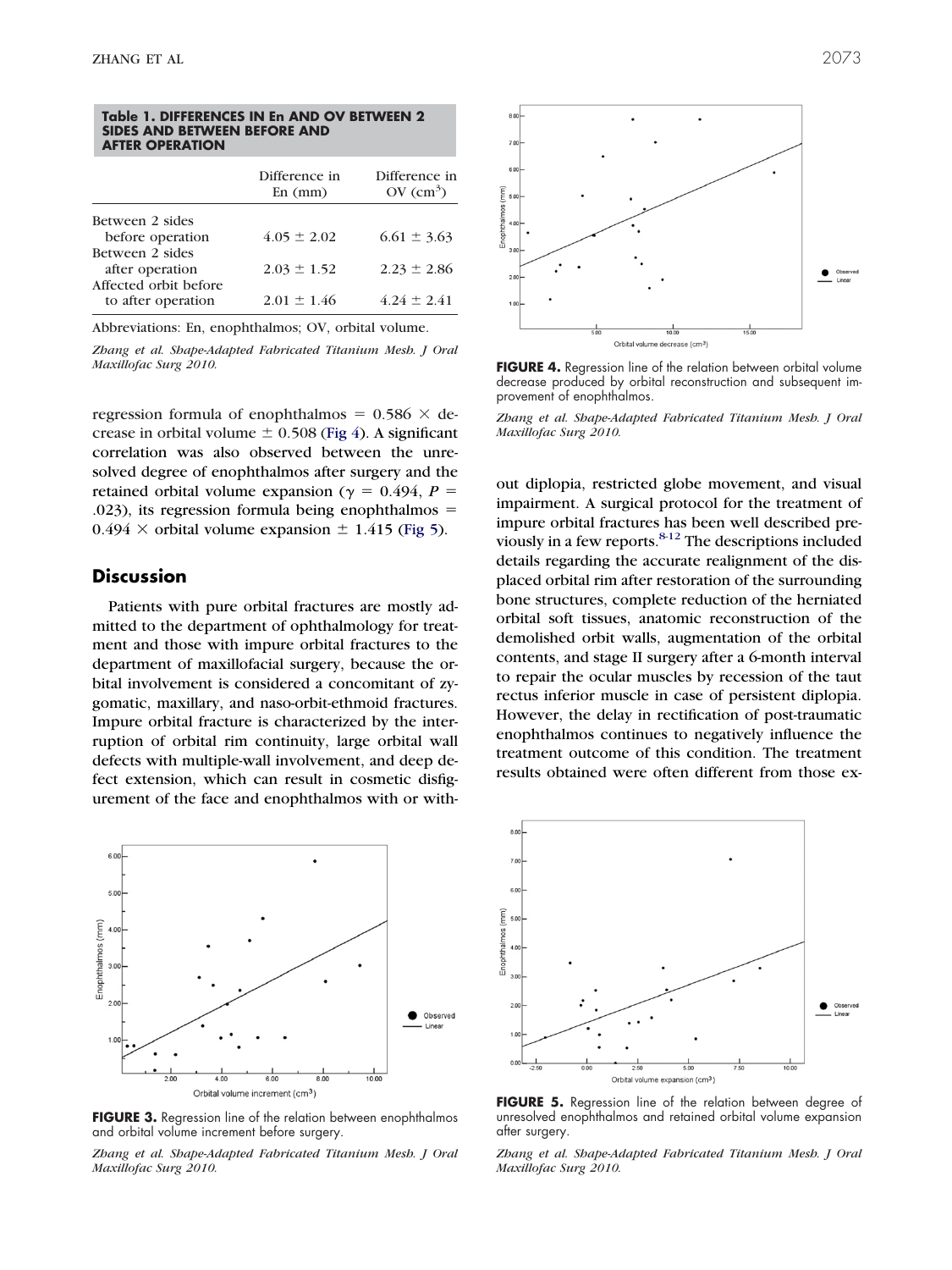pected, despite advances in treatment methods, such as micro-fat grafting, $13$  application of a tissue expan $der<sub>1</sub><sup>14</sup>$  computer-aided quantified volumetric augmentation,  $4,12,15$  individually fabricated implants,  $7,16.18$ and intraoperative navigation technique. $19,20$ 

The normal position of the eye globe within the orbit is maintained by a balance between the orbital volume and intraorbital soft tissue. A disturbance of this balance by a relative reduction of the orbital content due to orbital volume expansion and/or an absolute reduction of the tissue content due to scarring and atrophy of the orbital soft tissue will lead to enophthalmos. Late correction of post-traumatic enophthalmos by rectifying the discrepancy between the orbital volume and orbital content, achieved by implantation of materials into the orbit as per the preoperatively estimated or measured volume alone, has been proved unreliable. Reasons for the lack of reliability of this treatment approach have been described by Fan et al. $^{12}$  $^{12}$  $^{12}$  Repositioning of the surrounding segments can cause an absolute decrease in the orbital volume and reduction of the herniated orbital contents can produce a relative decrease, but the decrease in the orbital volume affected by these approaches is hardly predictable and occurs before the insertion of implants. Thus, the preoperatively set volume of the implant materials becomes inaccurate. Moreover, most implants are solid and it is impossible to adapt their shape to the anatomy of orbital walls. After the insertion of implants, there are, inevitably, minute empty spaces below the implants or between the implant sheets. It made the well-prepared implant volume become dimmer.

In comparison, anatomic reconstruction of the internal orbit seems to be a more definitive solution. It is believed that post-traumatic enophthalmos is caused by orbital volume expansion rather than changes in the fat content.<sup>[21](#page-5-0)</sup> Internal orbit reconstruction is aimed at restoring the orbit anatomy to the preinjury level by achieving the virtually determined preinjury orbital volume, and reducing the herniated tissues can correct the enophthalmos efficiently. Considering these points, mirroring-reconstruction of the orbital walls using computer-aided individually fabricated shapeadapted titanium mesh was developed and has been used to correct late enophthalmos secondary to impure orbital fractures since 2004 in the Department of Oral and Maxillofacial Surgery, Beijing University. Unfortunately, the follow-up results were not as satisfactory as expected. Stage II orbital surgery to augment the extra orbital content was required in some cases.

In the present series, the average decrease in orbital volume was  $4.24 \text{ cm}^3$ , approximately equal to 65%  $(4.24/6.61 \text{ cm}^3)$  of the expanded part. The average increase in the degree of proptosis was 2.01 mm, approximately equal to 50% (2.01/4.05 mm) of enophthalmos. Although the decrease in the extent of orbital volume and the degree of enophthalmos by surgery were similar to those reported by Ye et  $al<sup>15</sup>$  $(4.08 \text{ cm}^3 \text{ and } 1.19 \text{ mm}, \text{ respectively})$ , the clinical results of the present study seemed to be worse than theirs. With an increase in preoperative intervals, the degree of enophthalmos in the present patients was worse and the orbital volume was larger than the respective preoperative values. Therefore, we deduced that the unfavorable outcomes were closely related to the severity of the injury and the delay in administration of definite treatment. Further, we concluded that anatomic orbital reconstruction was a deficient method for late rectification of severe enophthalmos with an orbital volume expansion greater than 4 cm<sup>3</sup>. The reduction in orbital volume by reconstruction of the internal orbital anatomy was insufficient to restore the displaced eye globe to the normal position. An additional procedure was required to correct approximately 35% of the pathologic increase in orbital volume and 50% of the degree of enophthalmos after orbital reconstruction. The currently available method is applicable for augmentation of the orbital content and should be performed immediately or 3 to 6 months after orbital reconstruction.

In this report, 3 regression formulas have been presented. According to the formula indicating the correlation between post-traumatic enophthalmos and orbital volume increment caused by injury, 1 mm of enophthalmos was associated with an orbital volume expansion of  $2.24 \text{ cm}^3$ , which was much larger than those reported by Jin et al,<sup>2</sup> Ploder et al,<sup>3</sup> and Whitehouse et al. $5$  The formula representing the correlation between the degree of unresolved enophthalmos and extent of the retained orbital volume expansion suggested that  $2.02 \text{ cm}^3$  of the orbital volume should be augmented to resolve each millimeter of retained degree of enophthalmos; this value is also significantly larger than the recommended amounts of 1.38 and 1.12  $\text{cm}^3$  reported by Ye et al<sup>15</sup> and Fan et  $aI<sub>1</sub><sup>4</sup>$  $aI<sub>1</sub><sup>4</sup>$  $aI<sub>1</sub><sup>4</sup>$  respectively. Apparently, severe post-traumatic enophthalmos is associated with a higher degree of volume expansion for each millimeter of degree of enophthalmos and a sharper volume decrease relative to each millimeter of enophthalmos correction. The formula representing the correlation between resolved enophthalmos and orbital volume decrease by orbit reconstruction demonstrated that, within the extension of orbital reconstruction, the orbital volume decrease associated with 1 mm of the degree of enophthalmos correction was  $1.71 \text{ cm}^3$ . The observed points around the regress line, as shown in [Figure 2,](#page-2-0) were distributed widely, indicating considerable individual differences. This discussion can enhance the surgeon's understanding of the occurrence